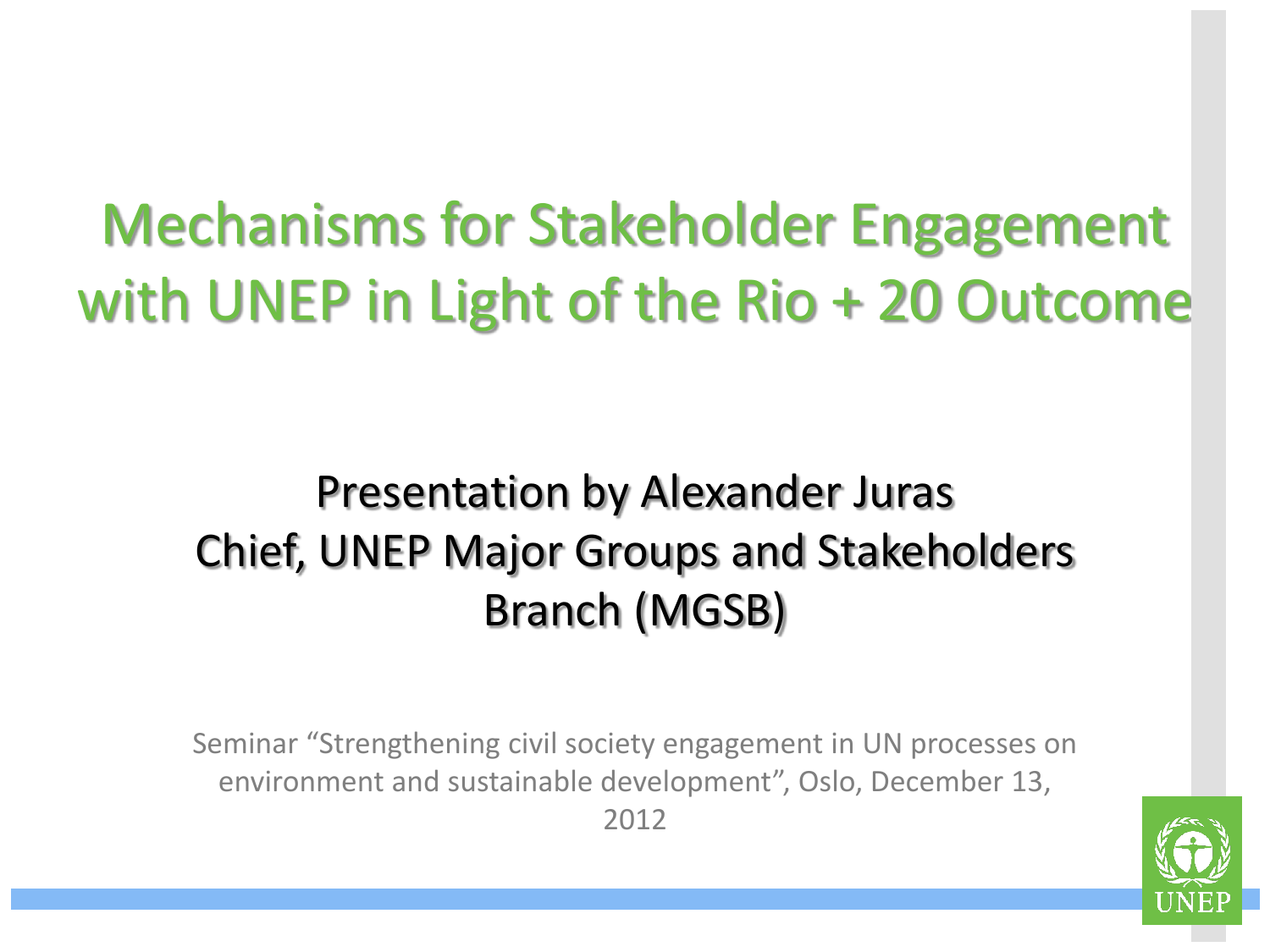### Content

- Principle 10 of the Rio Declaration from 1992
- Major Groups and Stakeholder Involvement at UNEP
- Rio +  $20$
- Best Practices
- The Way Forward in UNEP

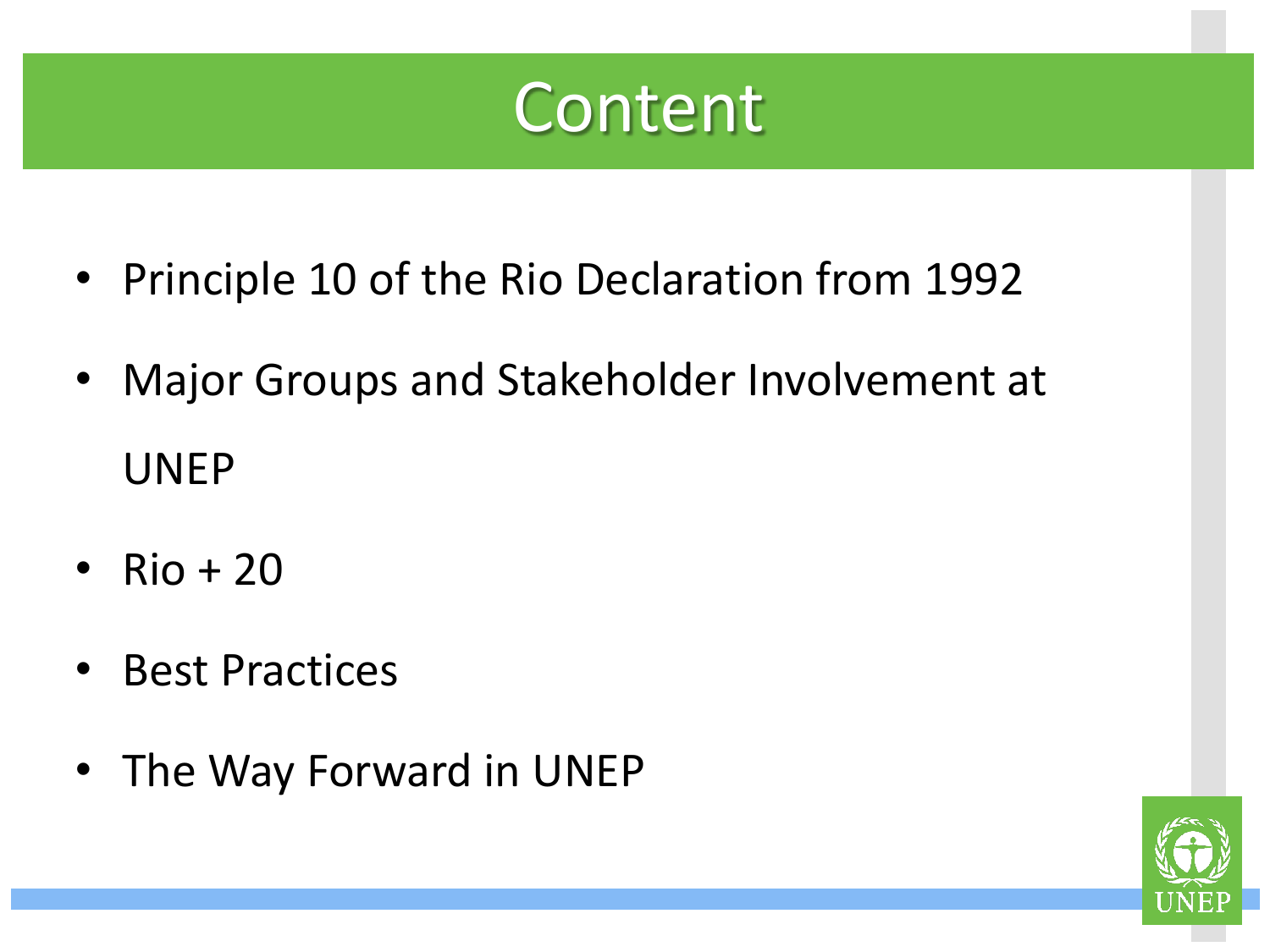# Principle 10



"Environmental issues are best handled with the participation of all concerned citizens, at the relevant level. At the national level, each individual shall have appropriate access to information concerning the environment that is held by public authorities, including information on hazardous materials and activities in their communities, and the opportunity to participate in decision-making processes. States shall facilitate and encourage public awareness and participation by making information widely available. Effective access to judicial and administrative proceedings, including redress and remedy, shall be provided."

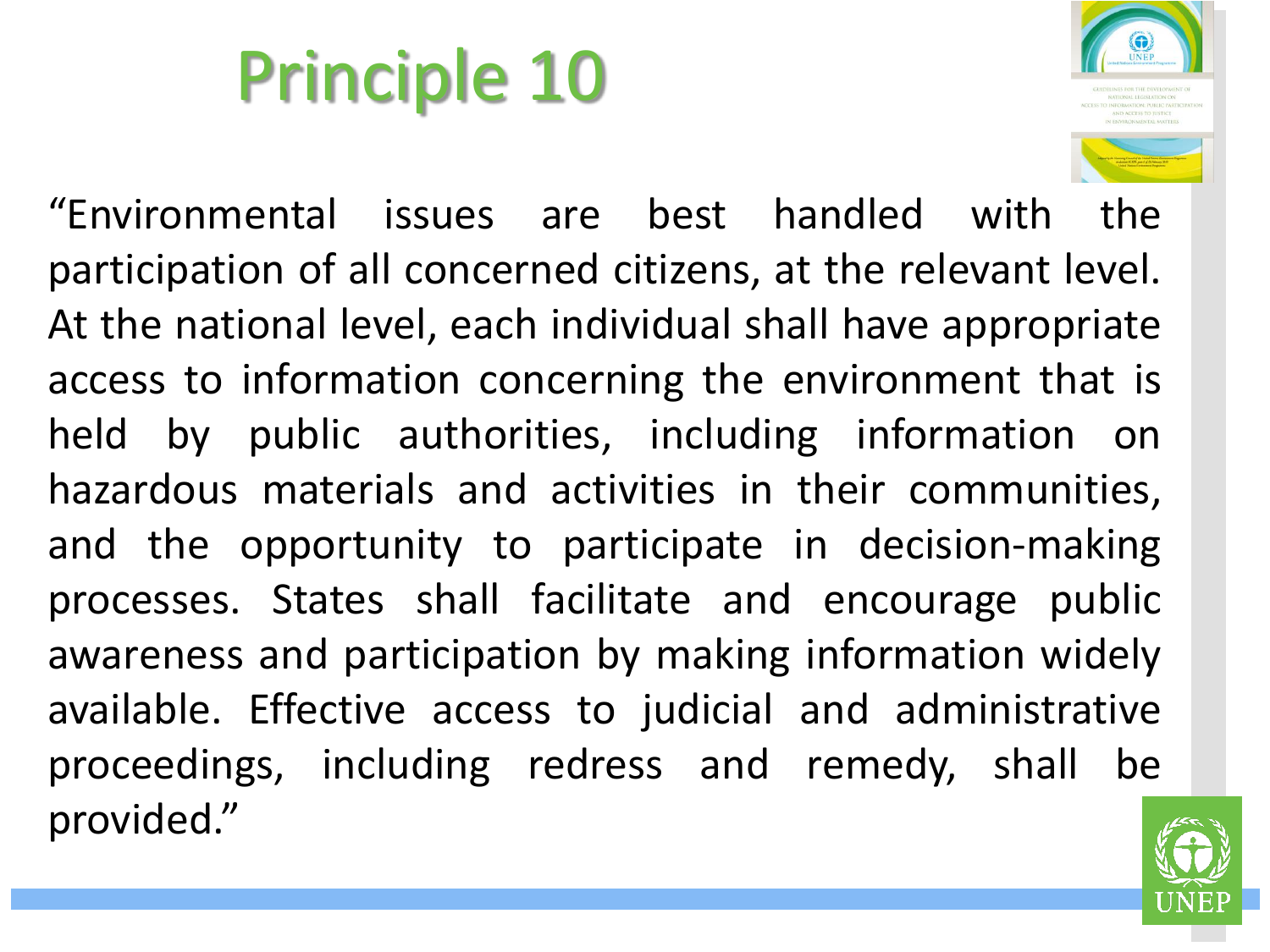### Major Groups and Stakeholder Involvement at UNEP

- Rule 69 of the rules of procedures of UNEP's Governing Council:
- 1. International non-governmental organizations having an interest in the field of the environments … may designate representatives to sit as observers at public meetings of the Governing Council and its subsidiary organs, if any. The Governing Council shall from time to time adopt and revise when necessary a list of such organizations. Up the invitation of the President of Chairman, as the case may be, and subject to the approval of the Governing Council or of the subsidiary organ concerned, international non-governmental organizations may make oral statements on matters within the scope of their activities.
- 2. Written statements provided by international non-governmental organization … related to items on the agenda of the Governing Council or of its subsidiary organs, shall be circulated by the secretariat to members of the Governing Council or of the subsidiary organ concerned in the quantities and in the languages in which the statements were made available to the secretariat for distribution.

#### **Note: the** *practice* **of Major Groups and Stakeholder involvement in UNEP goes far beyond Rule 69**

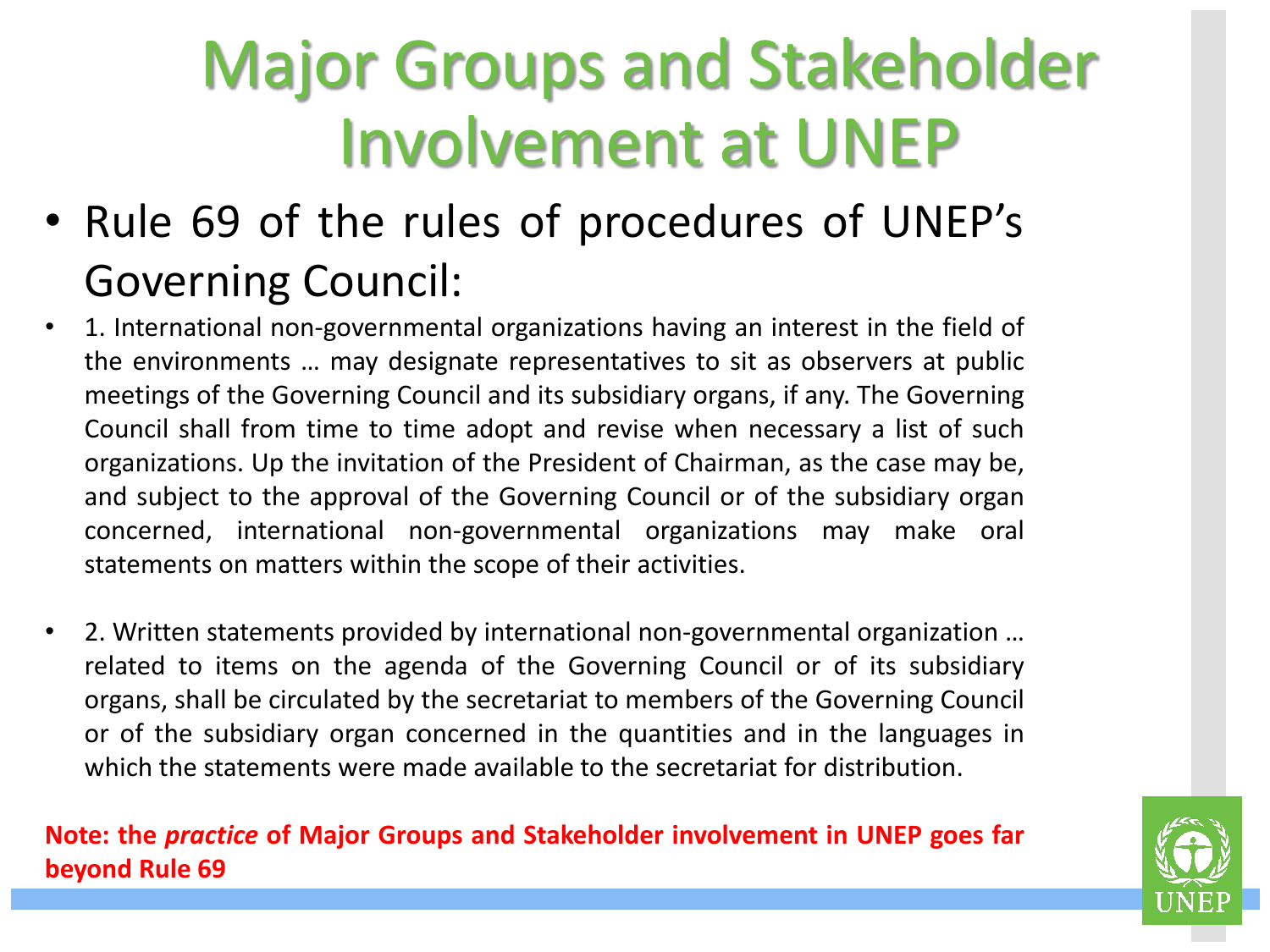## Major Groups and Stakeholder Involvement at UNEP II

- Guidelines for Participation of Major Groups and Stakeholders (MGS) in Policy Design at UNEP
	- 9 Major Groups Approach
	- Major Groups Facilitating Committee (MGFC)
	- Regional Representatives
	- Global Major Groups and Stakeholder Forum (GMGSF)
	- Regional Consultative Meetings (RCM's)
	- Observer Status for Major Groups
	- Accreditation as condition
- Major Groups and Stakeholder Branch UNEP (MGSB)
	- Role: to *facilitate* MGS involvement in UNEP at the programmatic and policy level
	- 4 professionals, 1 assistant
	- Civil Society Focal Points in Regional Offices (part time)
	- MGS Accreditation

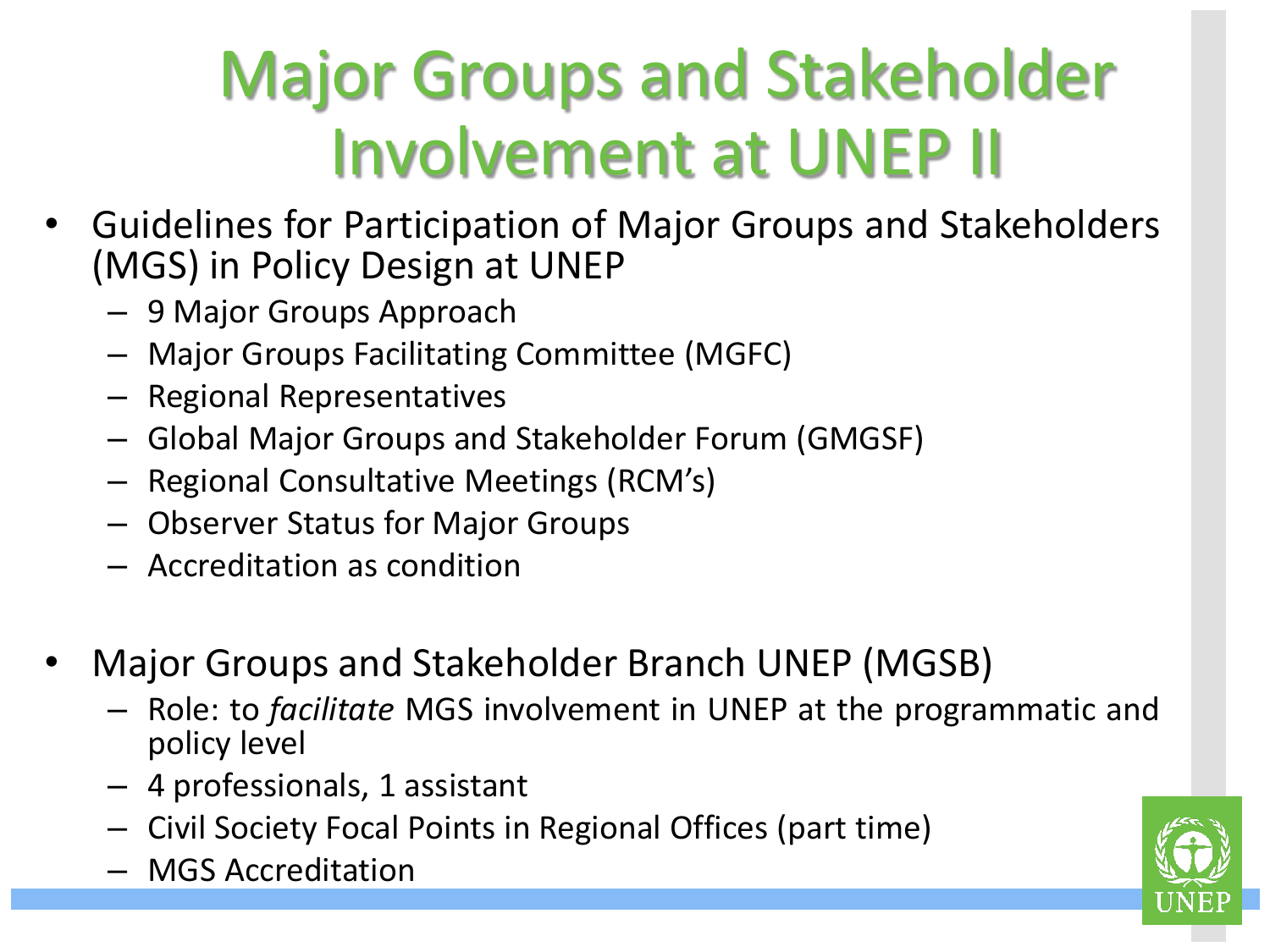### Major Groups and Stakeholder Involvement at UNEP: Limitations

- MGS have an observer status
- Lack of a comprehensive set of rules and procedures that govern all relevant aspects of public participation in decision making, policy design and programmatic activities at UNEP (*but fairly good practices*)
- Lack of an information disclosure policy
- No permanent body that *represents* Major Groups and Stakeholder
- Limitations in the nine Major Groups concept
- Focus on environmental MGS
- Accreditation criteria can limit access to UNEP

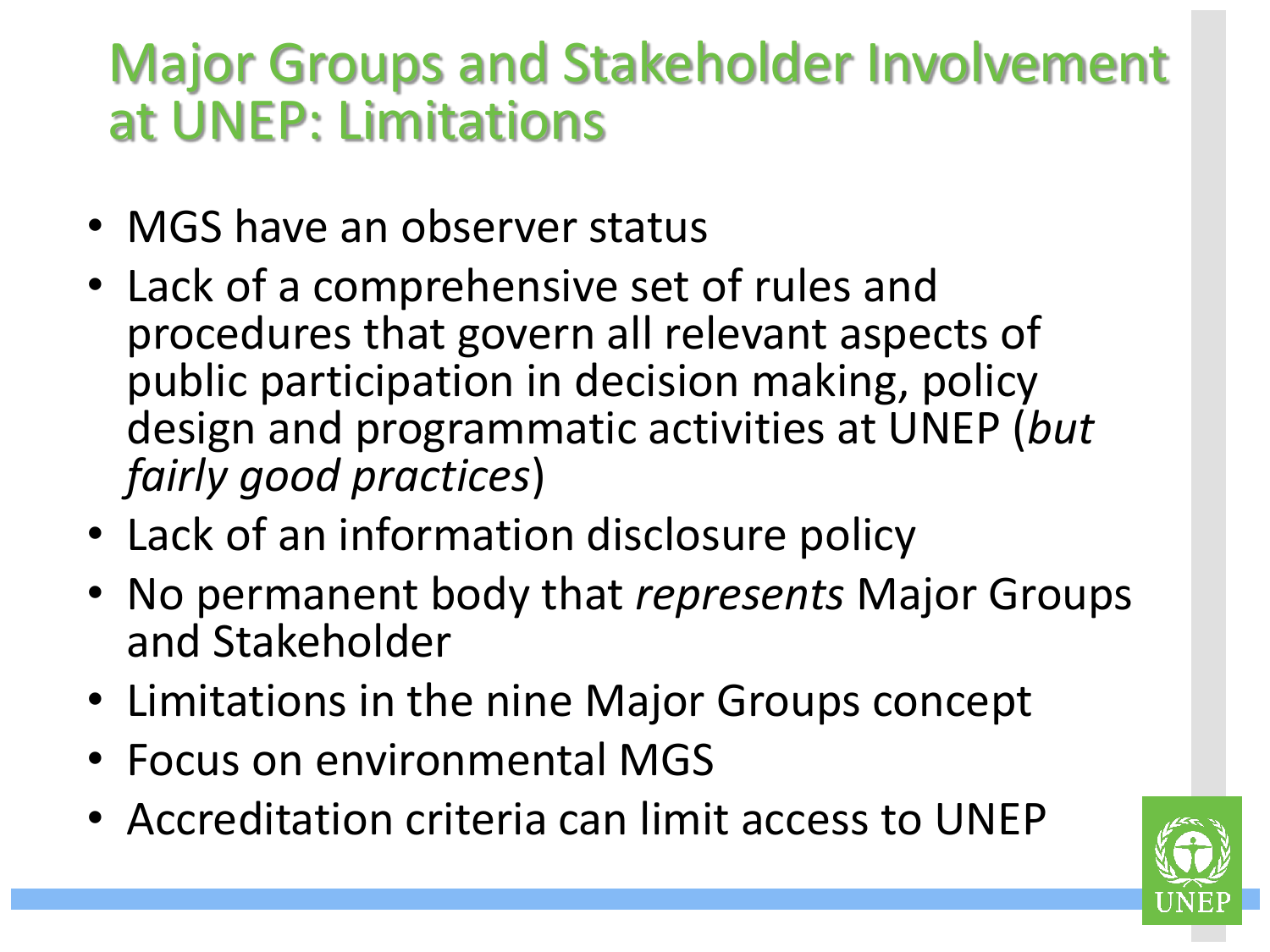### Rio + 20

- Underlines the important role of MGS in policy design and implementation (Para 42-55)
- Confirms the 9 Major Groups Concept but asks for more openness to other stakeholders (Para 42-55)
- Confirms Principle 10 and call for Public Participation, Access to Information and Access to Justice and calls for action at reginoal, national, subnational and local level (Para 15, 43, 75h, 99)
- **Calls for a strengthened UNEP to "ensure the active participation of all relevant stakeholders drawing on best practices and models from relevant multilateral institutions and exploring new mechanisms to promote transparency and effective engagement of civil society." (Para 88h)**

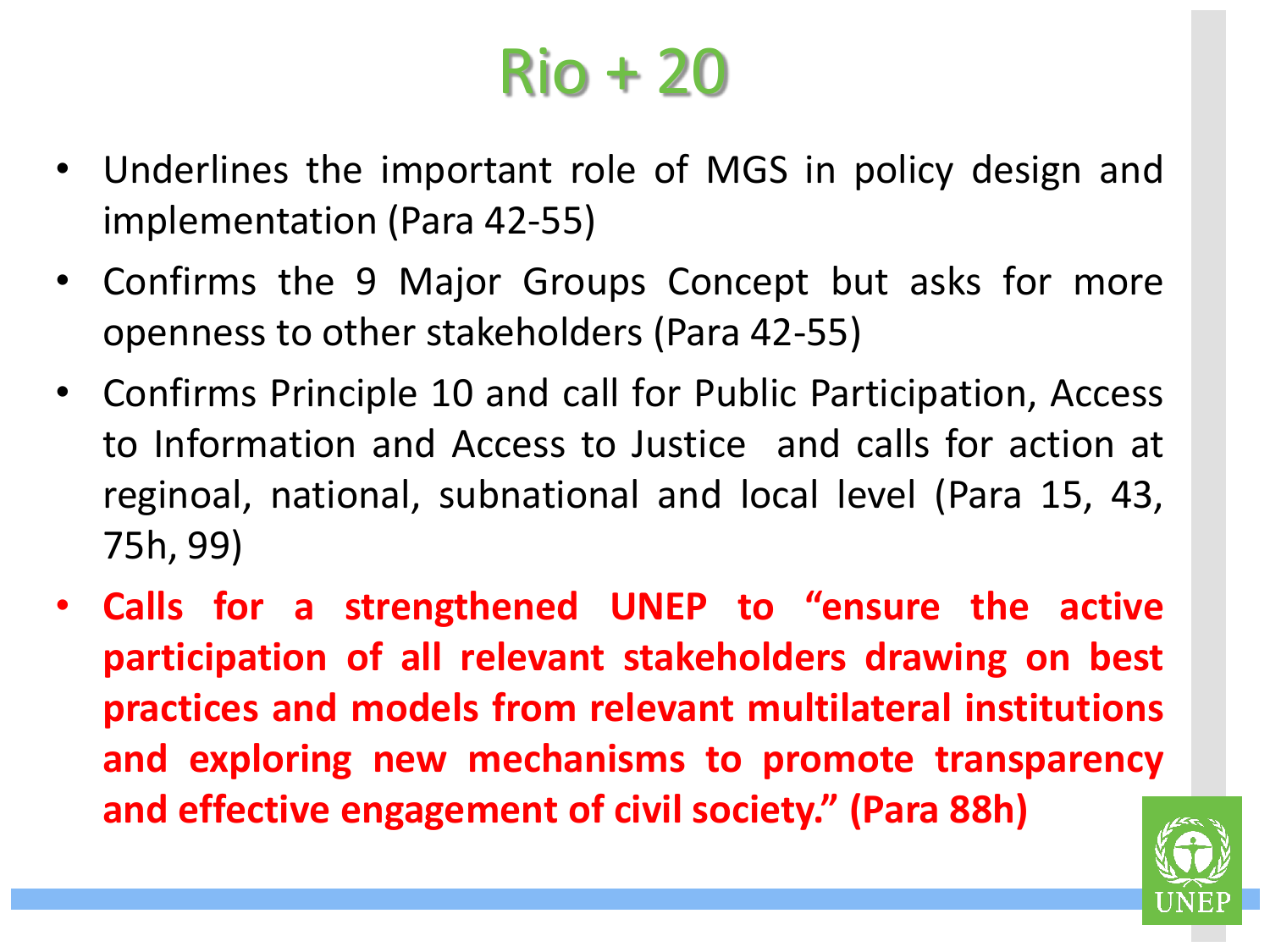## Best Practices for Public Participation and Access to Information

- Every affected Major Group and/or Civil Society organisation can participate
- Mechanisms are in place to allow for participation of disadvantaged stakeholders (e.g. financial support)
- Participation takes place in an organised manner, with clear rules and procedures in place that define mandates, and govern public participation, access to information and describe appeal procedures
- Multiple channels for civil society participation are in place (programmatic and policy level)
- The Major Groups approach is used to ensure *minimum* participation rather than limiting participation
- Participation is open to all decision making processes and is not limited (e.g. to assemblies)
- Full speaking right for Major Groups and full participation in consensus decision making
- All relevant information is made available in a timely and organised fashion
- There is a dedicated unit in the organisation that is in charge for promoting and facilitating civil society relations in line with the agreed rules and procedures

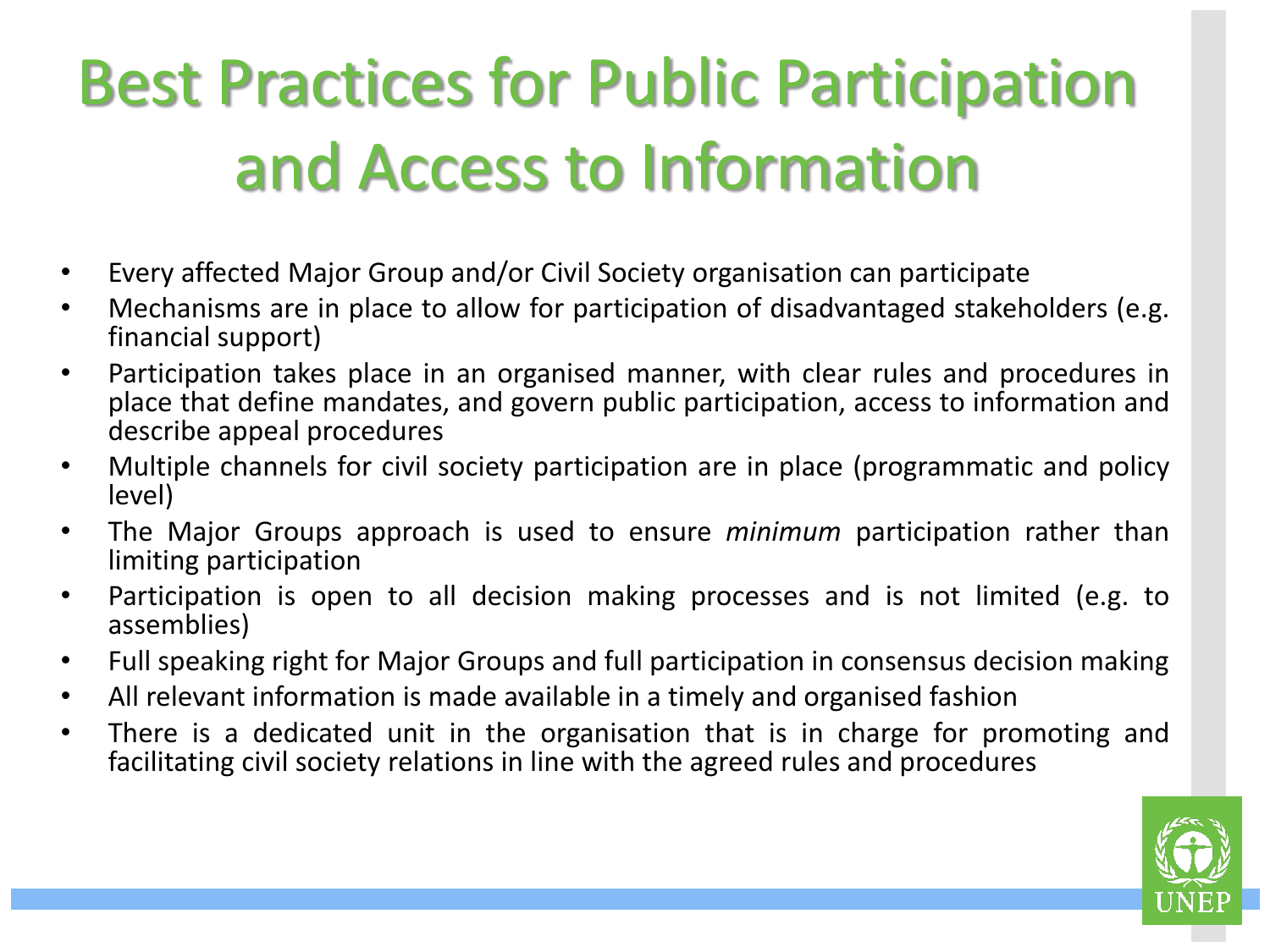#### Best Practices for Public Participation and Access to Information: Multilateral Organisations

- There is no multilateral organisation that has best practices in terms of all aspects of Public Participation and Access to Information (representative body, rules and procedures for public participation, information disclosure policy)
- Good examples:
	- International Labour Organisation
	- Committee on World Food Security
	- Strategic Approach to International Chemicals Management (SAICM)
	- Global Fund to Fight HIV, Tuberculosis and Malaria
	- UN-REDD
	- UN AIDS
	- UNDESA
	- World Bank (Public Disclosure Policy)
	- UNDP (Public Disclosure Policy)

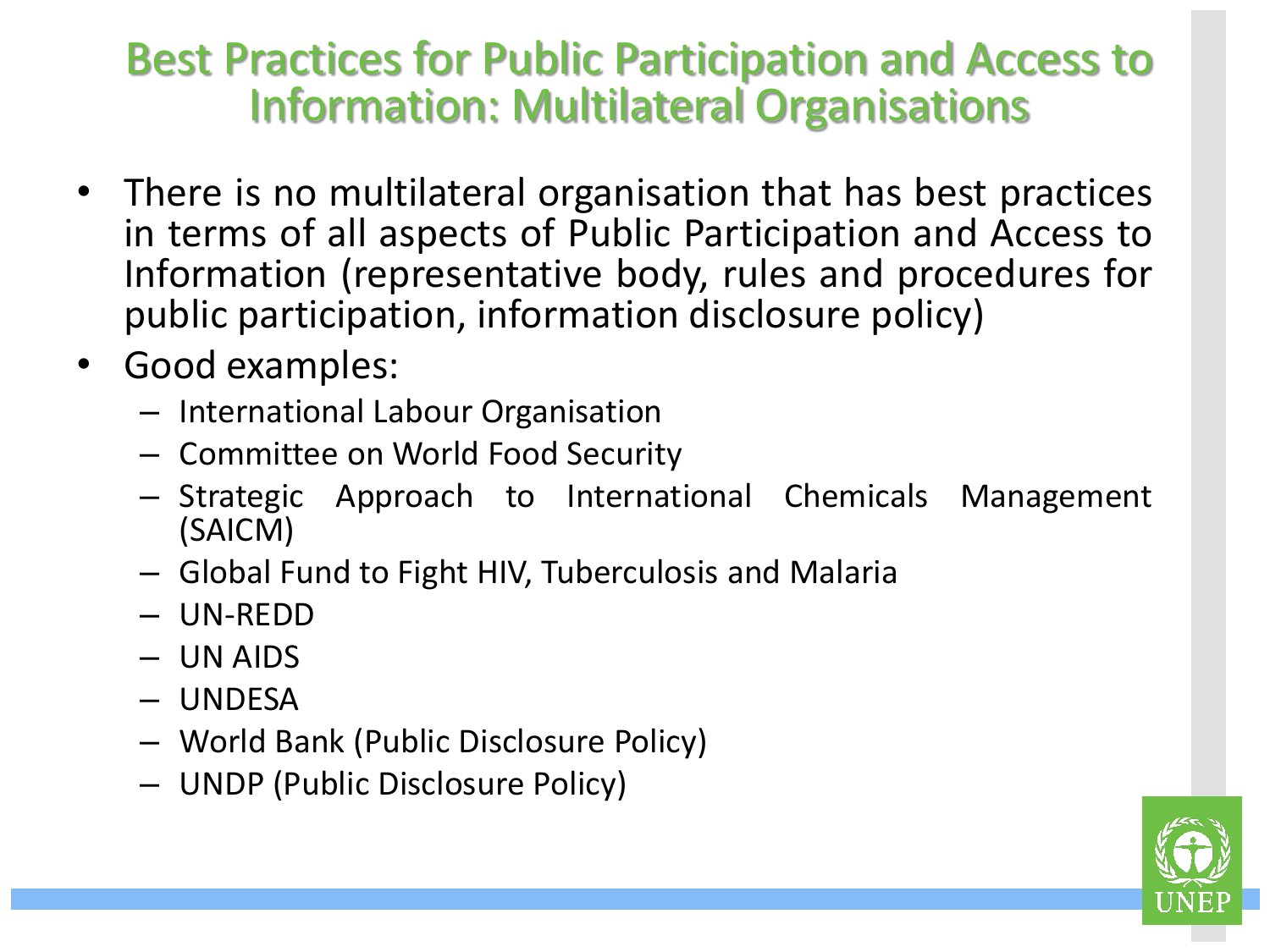# The way forward at UNEP

- Survey, addressing Major Groups and Stakeholder to get their views on best mechanisms for stakeholder involvement at UNEP (until December 31, 2012)
- Expert Group meeting end of January 2012 to develop options for stakeholder involvement, resulting into an information document for UNEP's GC
- MGS meetings to provide further input (e.g. Oslo meeting)
- Global Major Groups and Stakeholder Forum "Promoting transparency and effective engagement of Major Groups and Stakeholders: Developing new models of participation within international organisations", February 16-17, Nairobi
- UNEP Governing Council: February 18 22
- An participatory intergovernmental process to propose the new mechanisms in line with Paragraph 88h of the Rio + 20 outcome document (shepherded by ?)
- Decision on the new mechanism (e.g. GC 2014)

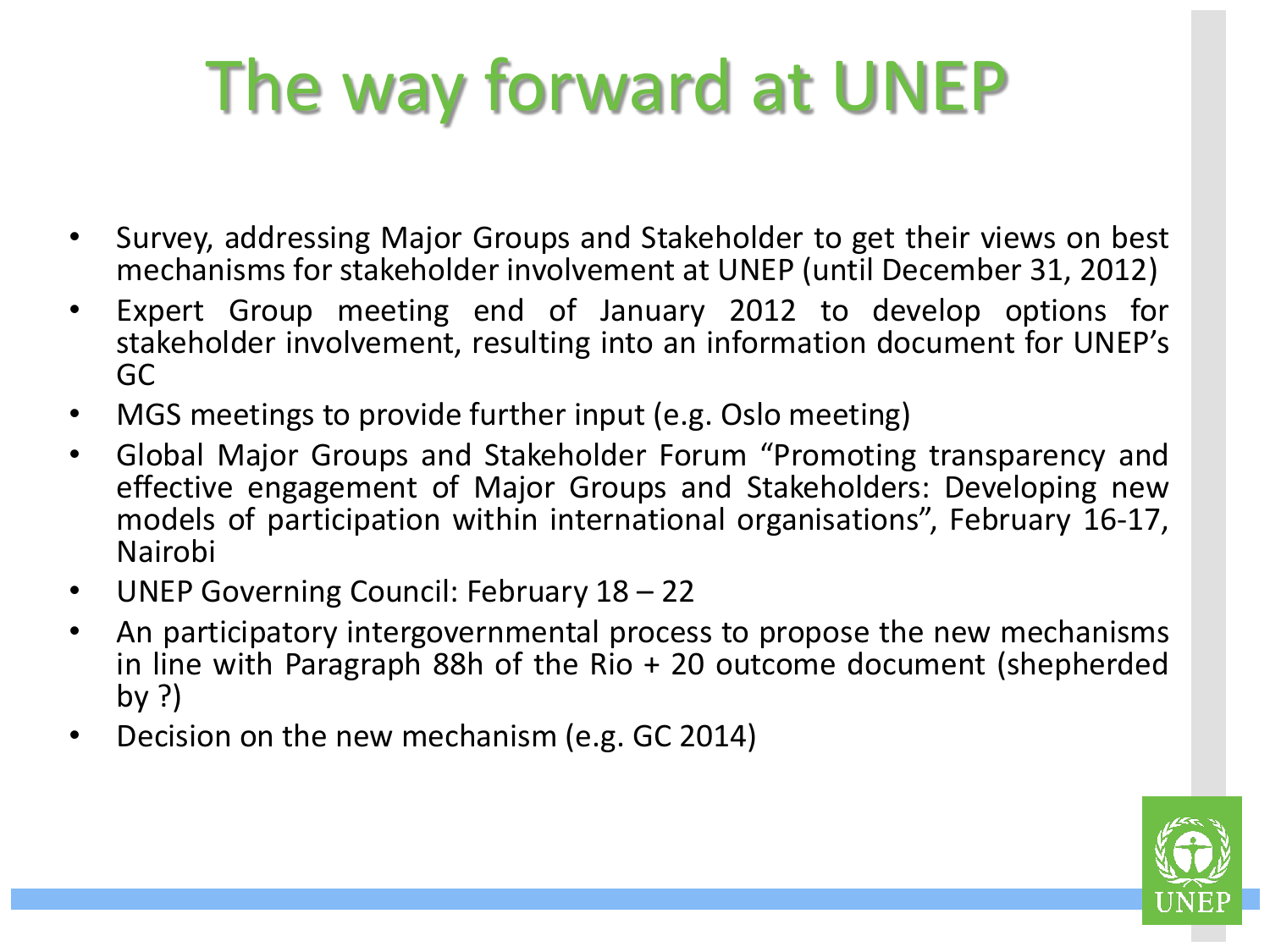## Contacts and information

#### **UNEP:**

[Alexander.Juras@unep.org](mailto:Alexander.Juras@unep.org)

[http://www.unep.org/civil-s](http://www.unep.org/civil-)ociety